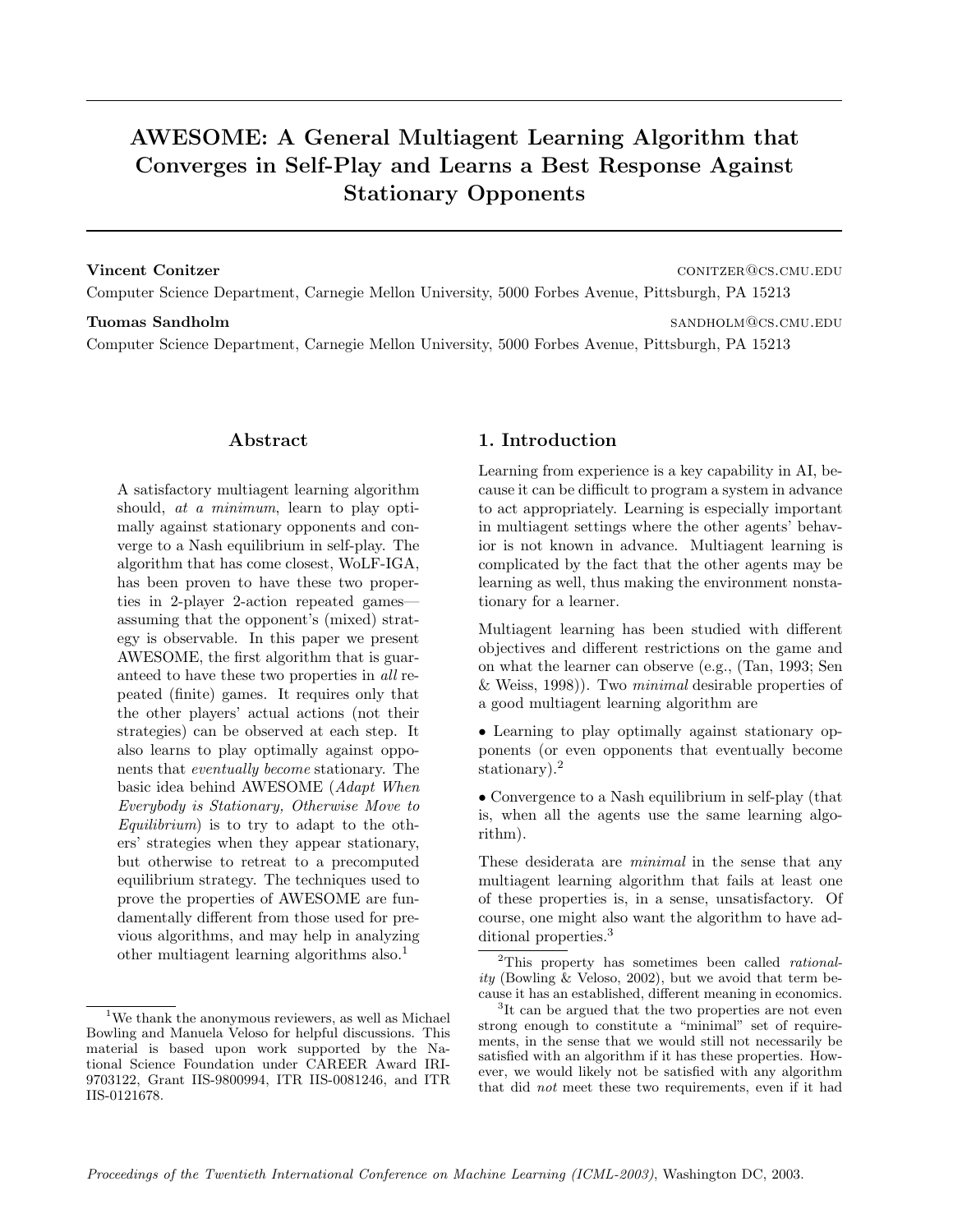However, to date there has been no algorithm that achieves both of these minimal properties in general repeated games. Many of the proposed algorithms satisfy the first property (e.g. (Vrieze, 1987; Claus & Boutilier, 1998; Singh et al., 2000; Bowling & Veloso, 2002; Wang & Sandholm, 2002)). Some of the algorithms satisfy the second property in restricted games (e.g. (Vrieze, 1987; Littman, 1994; Hu & Wellman, 1998; Singh et al., 2000; Bowling & Veloso, 2002; Wang & Sandholm, 2002)).

The algorithm that has come closest to satisfying both of the properties in general repeated games is WoLF-IGA (Bowling & Veloso, 2002). (This algorithm set out to do exactly this and was an improvement over an earlier algorithm (Singh et al., 2000).) It is guaranteed to have both of the properties in general games under the following assumptions: (a) there are at most 2 players, (b) each player has at most 2 actions to choose from, (c) the opponent's strategy (distribution over actions) is observable, and (d) gradient ascent of infinitesimally small step sizes can be used.<sup>4</sup>

Another learning algorithm that succeeds in achieving similar goals is "regret matching", with which the learner's regrets converge to zero and, if all players use the learning algorithm, the empirical distributions of play converge to a correlated equilibrium (Hart & Mas-Colell, 2000). (The set of correlated equilibria is a strict superset of the set of Nash equilibria, where players are allowed to condition their action on a commonly observed signal. Thus, convergence to a Nash equilibrium is a strictly stronger property than convergence to a correlated equilibrium.) Convergence to correlated equilibria is achieved by a number of other learning procedures (Cahn, 2000; Foster & Vohra, 1997; Fudenberg & Levine, 1999).

In this paper we present AWESOME, the first algorithm that has both of the desirable properties in general repeated games.<sup>5</sup> It removes all of the assumptions  $(a)$ –(d). It has the two desirable properties with any finite number of agents and any finite number of actions; it only requires being able to observe other players' actions (rather than the distribution that the actions are drawn from); and it does not rely on infinitesimal updates.

AWESOME still makes some of the same assumptions that were made in the prior theoretical work attempting to attain both of the desirable properties (Singh et al., 2000; Bowling & Veloso, 2002). First, (for now) it only deals with repeated games—that is, stochastic games with a single state. Second, it assumes that the structure of the game is known (has already been learned). Third, as in (Bowling & Veloso, 2002), we also assume that the agents can compute a Nash equilibrium.<sup>6</sup> (It is still unknown whether a Nash equilibrium can be found in worst-case polynomial time (Papadimitriou, 2001), but it is known that certain related questions are hard in the worst case (Conitzer & Sandholm,  $2003$ ).)<sup>7</sup>

The basic idea behind AWESOME (Adapt When Everybody is Stationary, Otherwise Move to Equilibrium) is to try to adapt to the other agents' strategies when they appear stationary, but otherwise to retreat to a precomputed equilibrium strategy. At any point in time, AWESOME maintains either of two null hypotheses: that the others are playing the precomputed equilibrium, or that the others are stationary. Whenever both of these hypotheses are rejected, AWE-SOME restarts completely. AWESOME may reject either of these hypotheses based on actions played in an epoch. Over time, the epoch length is carefully increased and the criterion for hypothesis rejection tightened to obtain the convergence guarantee. The AWE-SOME algorithm is also self-aware: when it detects that its own actions signal nonstationarity to the others, it restarts itself for synchronization purposes.

The techniques used in proving the properties of AWE-SOME are fundamentally different from those used for previous algorithms, because the requirement that the opponents' whole strategies can be observed is dropped. These techniques may also be valuable in the analysis of other learning algorithms in games.

It is important to emphasize that, when attempting to converge to an equilibrium, as is common in the literature, our goal is to eventually learn the equilibrium of the one-shot game, which, when played repeatedly, will also constitute an equilibrium of the repeated

other properties. This is the sense in which we use the word "minimal".

<sup>4</sup>Bowling and Veloso also defined a more generally applicable algorithm based on the same idea, but only gave experimental justification for it.

<sup>5</sup>As in WoLF-IGA, our notion of convergence is that the stage-game strategy converges to the desired strategy (not just the long-term empirical distribution).

 $^6\rm{We}$  assume that when there are multiple AWESOME players, they compute the same Nash equilibrium. This is natural since they share the same algorithm.

<sup>7</sup>Much of the literature on learning in games is concerned with learning (the relevant aspects of) the game itself, or, even when the game is already known, with reaching the equilibrium through some simple dynamics (not using a separate algorithm to compute it). These are certainly worthwile objectives in our opinion. However, in this paper the uncertainty stems from the opponent, and the goal is to play appropriately with respect to the opponent's algorithm.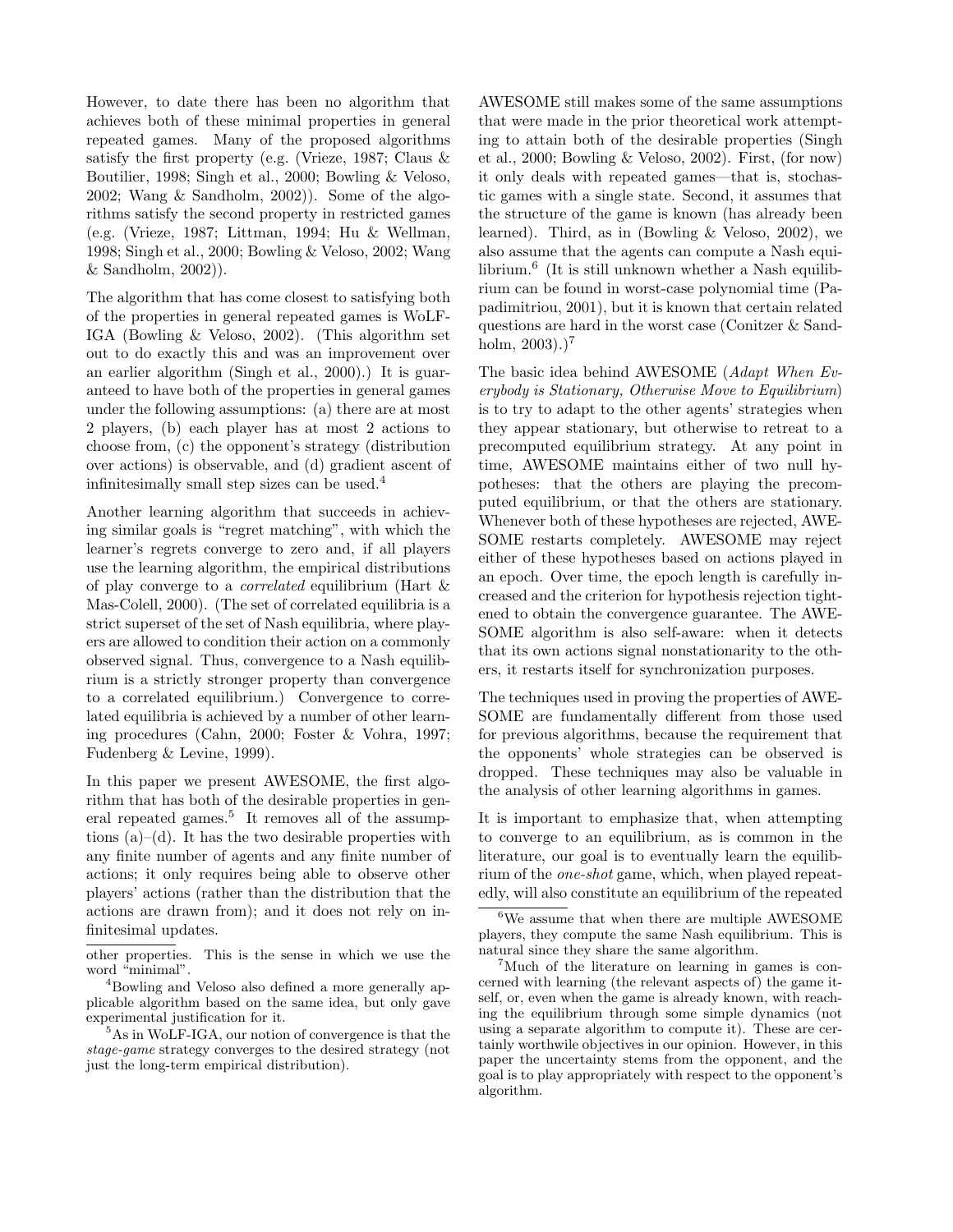game. The advantage of such equilibria is that they are natural and simple, always exist, and are robust to changes in the discounting/averaging schemes. Nevertheless, in repeated games it is possible to also have equilibria that are fundamentally different from repetitions of the one-shot equilibrium; such equilibria rely on a player conditioning its future behavior on the opponents' current behavior. Interestingly, a recent paper shows that when players are interested in their average payoffs, such equilibria can be constructed in worst-case polynomial time (Littman & Stone, 2003).

The rest of the paper is organized as follows. In Section 2, we define the setting. In Section 3, we motivate and define the AWESOME algorithm and show how to set its parameters soundly. In Section 4, we show that AWESOME converges to a best response against opponents that (eventually) play stationary strategies. In Section 5, we show that AWESOME converges to a Nash equilibrium in self-play. In Sections 6 and 7, we present conclusions and directions for future research.

## **2. Model and definitions**

We study multiagent learning in a setting where a fixed finite number of agents play the same finite stage game repeatedly. We first define the stage game and then the repeated game.

#### **2.1. The stage game**

**Definition 1 (Stage game)** A stage game is defined by a finite set of agents  $\{1, 2, \ldots, n\}$ , and for each agent i, a finite action set  $A_i$ , and a utility function  $u_i : A_1 \times A_2 \times \ldots \times A_n \to \mathbb{R}$ . The agents choose their actions independently and concurrently.

We now define strategies for a stage game.

**Definition 2 (Strategy)** A strategy for agent i (in the stage game) is a probability distribution  $\pi_i$  over its action set  $A_i$ , indicating what the probability is that the agent will play each action. In a pure strategy, all the probability mass is on one action. Strategies that are not pure are called mixed strategies.

The agents' strategies are said to be in equilibrium if no agent is motivated to unilaterally change its strategy given the others' strategies:

**Definition 3 (Nash equilibrium (NE))** A strategy profile  $(\pi_1^*, \pi_2^*, \dots, \pi_n^*)$  is a Nash equilibrium (NE) (of the stage game) if, for every agent i and for any strategy  $\pi_i$ ,

$$
E_{(\pi_1^*,...,\pi_{i-1}^*,\pi_i^*,\pi_{i+1}^*,\pi_2^*,...,\pi_n^*)} u_i(a_1, a_2,..., a_n) \ge
$$
  

$$
E_{(\pi_1^*,...,\pi_{i-1}^*,\pi_i,\pi_{i+1}^*,\pi_2^*,...,\pi_n^*)} u_i(a_1, a_2,..., a_n)
$$

We call a NE a pure-strategy NE if all the individuals' strategies in it are pure. Otherwise, we call it a mixedstrategy NE.

As in most of the game theory literature on learning (for a review, see (Fudenberg & Levine, 1998)) and in both of the theoretical results on multiagent learning in computer science that we are trying to improve upon (Bowling & Veloso, 2002; Singh et al., 2000), we assume that the agents know the game. So, they do not need to learn what the game is, but rather they just need to learn how to play.<sup>8</sup>

#### **2.2. The repeated game**

The agents play the stage game repeatedly (forever). As usual, we assume that the agents observe each others' actions. An agent may learn from previous rounds, so its strategy in a stage game may depend on how the earlier stage games have been played.

In the next section we present our learning algorithm for this setting, which has the desirable properties that it learns a best response strategy againts opponents that eventually are stationary, and it converges to a Nash equilibrium in self-play.

### **3. The AWESOME algorithm**

In this section we present the AWESOME algorithm. We first give the high-level idea, and discuss some additional specifications and their motivation. We then give the actual algorithm and the space of valid parameter vectors for it.

#### **3.1. The high-level idea**

Roughly, the idea of the algorithm is the following. When the others appear to be playing stationary strategies, AWESOME adapts to play the best response to those apparent strategies. When the others appear to be adapting their strategies, AWESOME retreats to an equilibrium strategy. (Hence, AWESOME stands for Adapt When Everybody is Stationary, Otherwise Move to Equilibrium.)

<sup>&</sup>lt;sup>8</sup>If the game were not known and the agents are using the same learning algorithm, they could explore the game and learn the game structure, and then learn how to play. This is also an active area of research in multiagent systems in computer science (e.g., (Littman, 1994; Hu & Wellman, 1998; Claus & Boutilier, 1998; Wang & Sandholm, 2002)).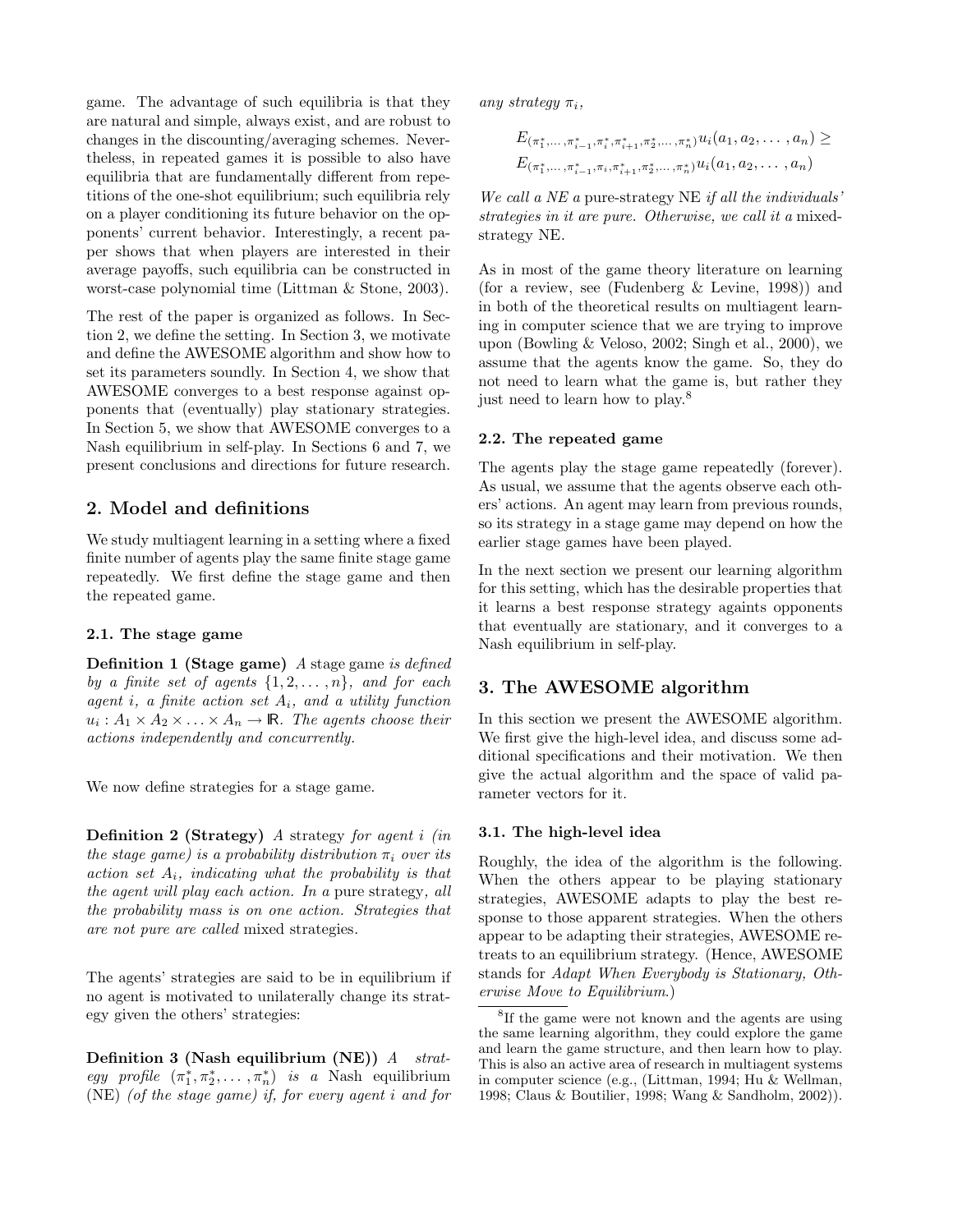#### **3.2. Additional specifications**

While the basic idea is simple, we need a few more technical specifications to enable us to prove the desired properties.

• To make the algorithm well-specified, we need to specify which equilibrium strategy AWESOME retreats to. We let AWESOME compute an equilibrium in the beginning, and it will retreat to its strategy in that equilibrium every time it retreats. To obtain our guarantee of convergence in self-play, we also specify that each AWESOME agent computes the same equilibrium (this is reasonable since they share the same algorithm). We observe that any equilibrium will work here (e.g., a social welfare maximizing one), but AWE-SOME might not converge to that equilibrium in selfplay.

• We specify that when retreating to the equilibrium strategy, AWESOME forgets everything it has learned. So, retreating to an equilibrium is a complete restart. (This may be wasteful in practice, but makes the analysis easier.)

• To avoid nonconvergence in self-play situations where best-responding to strategies that are not quite the precomputed equilibrium strategies would lead to rapid divergence from the equilibrium, AWESOME at various stages has a null hypothesis that the others are playing the precomputed equilibrium. AWESOME will not reject this hypothesis unless presented with significant evidence to the contrary.

• AWESOME rejects the equilibrium hypothesis also when its own actions, chosen according to its mixed equilibrium strategy, happen to appear to indicate a nonequilibrium strategy (even though the underlying mixed strategy is actually the equilibrium strategy). This will help in proving convergence in self-play by making the learning process synchronized across all AWESOME players. (Since the other AWESOME players will restart when they detect such nonstationarity, this agent restarts itself to stay synchronized with the others.)

• After AWESOME rejects the equilibrium hypothesis, it randomly picks an action and changes its strategy to always playing this action. At the end of an epoch, if another action would perform significantly better than this action against the strategies the others appeared to play in the last epoch, it switches to this action. (The significant difference is necessary to prevent the AWESOME player from switching back and forth between multiple best responses to the actual strategies played.)

• Because the others' strategies are unobservable (only their actions are observable), we need to specify how an AWESOME agent can reject, based on others' actions, the hypothesis that the others are playing the precomputed equilibrium strategies. Furthermore, we need to specify how an AWESOME agent can reject, based on others' actions, the hypothesis that the others are drawing their actions according to stationary (mixed) strategies. We present these specifications in the next subsection.

### **3.3. Verifying whether others are playing the precomputed equilibrium and detecting nonstationarity**

Let us now discuss the problem of how to reject, based on observing the others' actions, the hypothesis that the others are playing according to the precomputed equilibrium strategies. AWESOME proceeds in epochs: at the end of each epoch, for each agent  $i$  in turn (including itself), it compares the actual distribution,  $h_i$ , of the actions that i played in the epoch (i.e. what percentage of the time each action was played) against the (mixed) strategy  $\pi_i^*$  from the precomputed equilibrium. AWESOME concludes that the actions are drawn from the equilibrium strategy if and only if the distance between the two distributions is small:  $\max_{a_i \in A_i} |p_{h_i}^{a_i} - p_{\pi_i^*}^{a_i}| < \epsilon_e$ , where  $p_{\phi}^a$  is the percentage of time that action a is played in  $\phi$ .

When detecting whether or not an agent is playing a stationary (potentially mixed) strategy, AWE-SOME uses the same idea, except that in the closeness measure, in place of  $\pi_i^*$  it uses the actual distribution,  $h_i^{prev}$ , of actions played in the epoch just preceding the epoch that just ended. Also, a different threshold may be used:  $\epsilon_s$  in place of  $\epsilon_e$ . So, AWESOME maintains the stationarity hypothesis if and only  $\max_{a_i \in A_i} |p_{h_i}^{a_i} - p_{h_i^{prev}}^{a_i} | < \epsilon_s$ .

The naive implementation of this keeps the number of iterations N in each epoch constant, as well as  $\epsilon_e$  and  $\epsilon_s$ . Two problems are associated with this naive approach. First, even if the actions are actually drawn from the equilibrium distribution (or a stationary distribution when we are trying to ascertain stationarity), there is a fixed nonzero probability that the actions taken in any given epoch, by chance, do not appear to be drawn from the equilibrium distribution (or, when ascertaining stationarity, that the actual distributions of actions played in consecutive epochs do not look alike).<sup>9</sup> Thus, with probability 1, AWESOME would

<sup>9</sup>This holds for all distributions except those that correspond to pure strategies.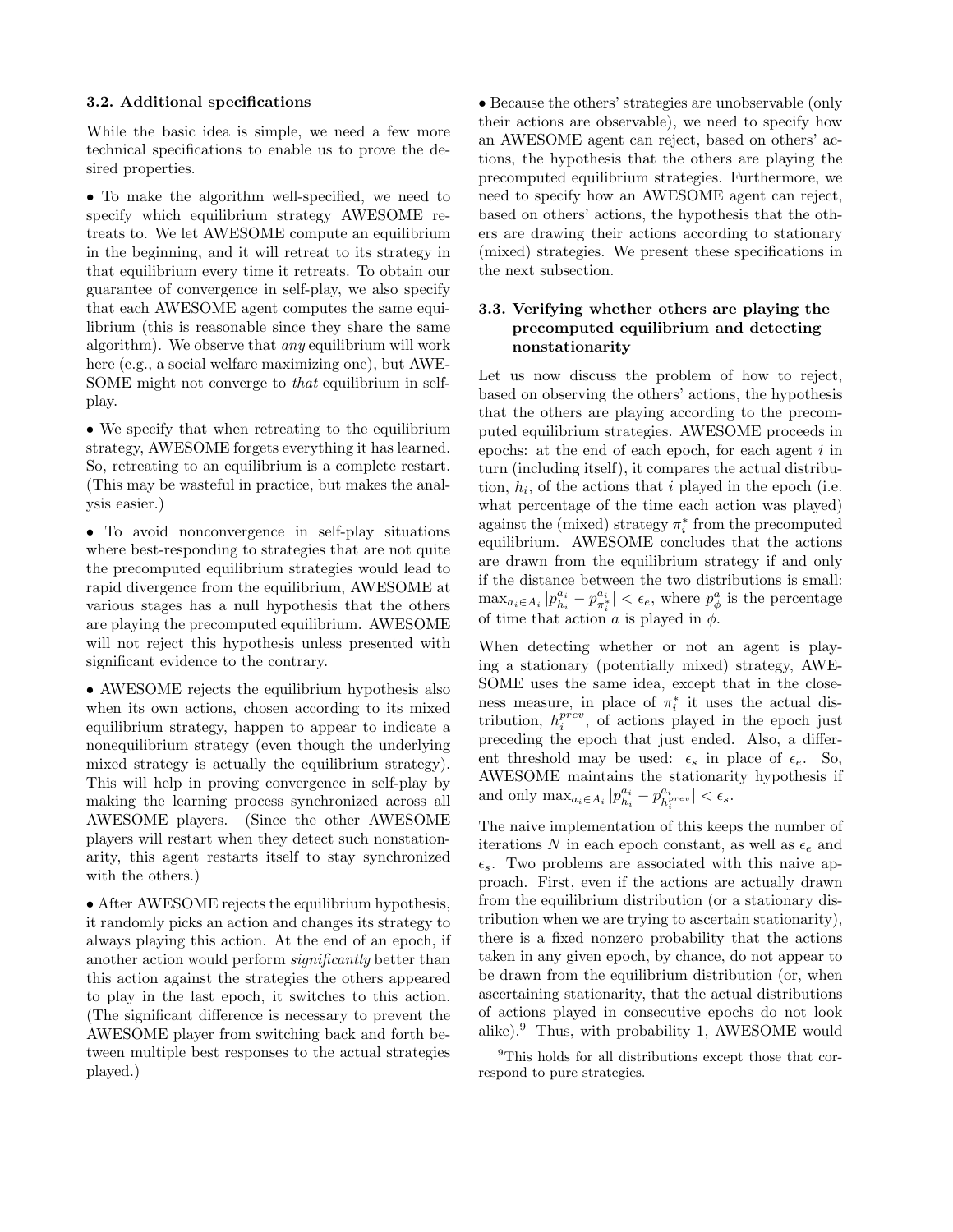eventually restart. So, AWESOME could never converge (because it will play a random action between each pair of restarts). Second, AWESOME would not be able to distinguish a strategy from the precomputed equilibrium strategy if those strategies are within  $\epsilon_e$  of each other. (Similarly, AWESOME would not be able to detect nonstationarity if the distributions of actions played in consecutive epochs are within  $\epsilon_s$ .

We can fix both these problems by letting the distance  $\epsilon_e$  and  $\epsilon_s$  decrease each epoch, while simultaneously increasing the epoch length  $N$ . If we increase  $N$  sufficiently fast, the probability that the equilibrium distribution would by chance produce a sequence of actions that does not appear to be drawn from it will decrease each epoch in spite of the decrease in  $\epsilon_e$ . (Similarly, the probability that a stationary distribution will, in consecutive epochs, produce action distributions that are further than  $\epsilon_s$  apart will decrease in spite of the decrease in  $\epsilon_s$ .) In fact, these probabilities can be decreased so fast that there is nonzero probability that the equilibrium hypothesis (resp. stationarity hypothesis) will never be rejected over an infinite number of epochs. Chebyshev's inequality, which states that  $P(|X - E(X)| \ge t) \le \frac{Var(X)}{t^2}$ , will be a crucial tool in demonstrating this.

#### **3.4. The algorithm skeleton**

We now present the backbone of the algorithm for repeated games.

First we describe the variables used in the algorithm. Me refers to the AWESOME player.  $\pi_p^*$  is player p's equilibrium strategy.  $\phi$  is the AWESOME player's current strategy.  $h_p^{prev}$  and  $h_p^{curr}$  are the histories of actions played by player  $p$  in the previous epoch and the epoch just played, respectively.  $(h_{-Me}^{curr}$  is the vector of all  $h_p^{curr}$  besides the AWESOME player's.) t is the current epoch (reset to  $0$  every restart).  $APPE$  (all players playing equilibrium) is true if the equilibrium hypothesis has not been rejected.  $APS$  (all players stationary) is true if the stationarity hypothesis has not been rejected.  $\delta$  is true if the equilibrium hypothesis was just rejected (and gives one round to adapt before the stationarity hypothesis can be rejected).  $\epsilon_e^t, \epsilon_s^t, N^t$ are the values of those variables for epoch  $t$ .  $n$  is the number of players, |A| the maximum number of actions for a single player,  $\mu$  (also a constant) the utility difference between the AWESOME player's best and worst outcomes in the game.

Now the functions. ComputeEquilibriumStrategy computes the equilibrium strategy for a player. Play takes a strategy as input, and plays an action drawn from that distribution. Distance computes the distance (as defined above) between strategies (or histories). V computes the expected utility of playing a given strategy or action against a given strategy profile for the others.

We are now ready to present the algorithm.

#### AWESOME()

- 1. **for each** p
- 2.  $\pi_p^* := \text{ComputeEquilibriumStrategy}(p)$
- 3. **repeat** {// beginning of each restart
- 4. **for each** player p {
- 5. InitializeToEmpty $(h_p^{prev})$
- 6. InitializeToEmpty $(h_p^{curr})$ }
- 7.  $APPE := true$
- 8.  $APS := true$
- 9.  $\delta := \text{false}$
- 10.  $t := 0$
- 
- 11.  $\phi := \pi_{Me}^*$ <br>12. **while** *APS* { // beginning of each epoch
- 13. **repeat**  $N^t$  **times**  $\{$
- 14.  $\text{Play}(\phi)$ 15. **for each** player p 16. Update $(h_p^{curr})$ } 17. **if**  $APPE = false$
- 18. **if**  $\delta = false$
- 19. **for each** player p
- 20. **if** (Distance( $h_p^{curr}, h_p^{prev}$ ) >  $\epsilon_s^t$ )
- 21.  $APS := false$ 22.  $\delta := \text{false}$
- 23.  $a := \arg \max_{\{N(a, h_{-M_e}^{curr})\}}$
- 24. **if**  $V(a, h_{-Me}^{curr}) > V(\phi, h_{-Me}^{curr}) + n|A|\epsilon_s^{t+1}\mu$
- 25.  $\phi := a$ } 26. **if**  $APPE = true$
- 27. **for each** player p
- 28. **if** (Distance( $h_p^{curr}, \pi_p^*$ ) >  $\epsilon_e^t$ ) {
- 29.  $APPE := false$ 30.  $\phi := \text{RandomAction}()$
- 31.  $\delta := true$  }<br>32. **for each** play
- for each player  $p \{$
- 33.  $h_p^{prev} := h_p^{curr}$ <br>
34. InitializeToEmpty $(h_p^{curr})$ }
- 
- 35.  $t := t + 1$  }

We still need to discuss how to set the schedule for  $(\epsilon_e^t, \epsilon_s^t, N^t)$ . This is the topic of the next section.

#### **3.5. Valid schedules**

We now need to consider more precisely what good schedules are for changing the epochs' parameters. It turns out that the following conditions on the schedule for decreasing  $\epsilon_e$  and  $\epsilon_s$  while increasing N are sufficient for the desirable properties to hold. The basic idea is to make  $N$  go to infinity relatively fast compared to the  $\epsilon_e$  and  $\epsilon_s$ . The reason for this exact definition will become clear from the proofs in the next section.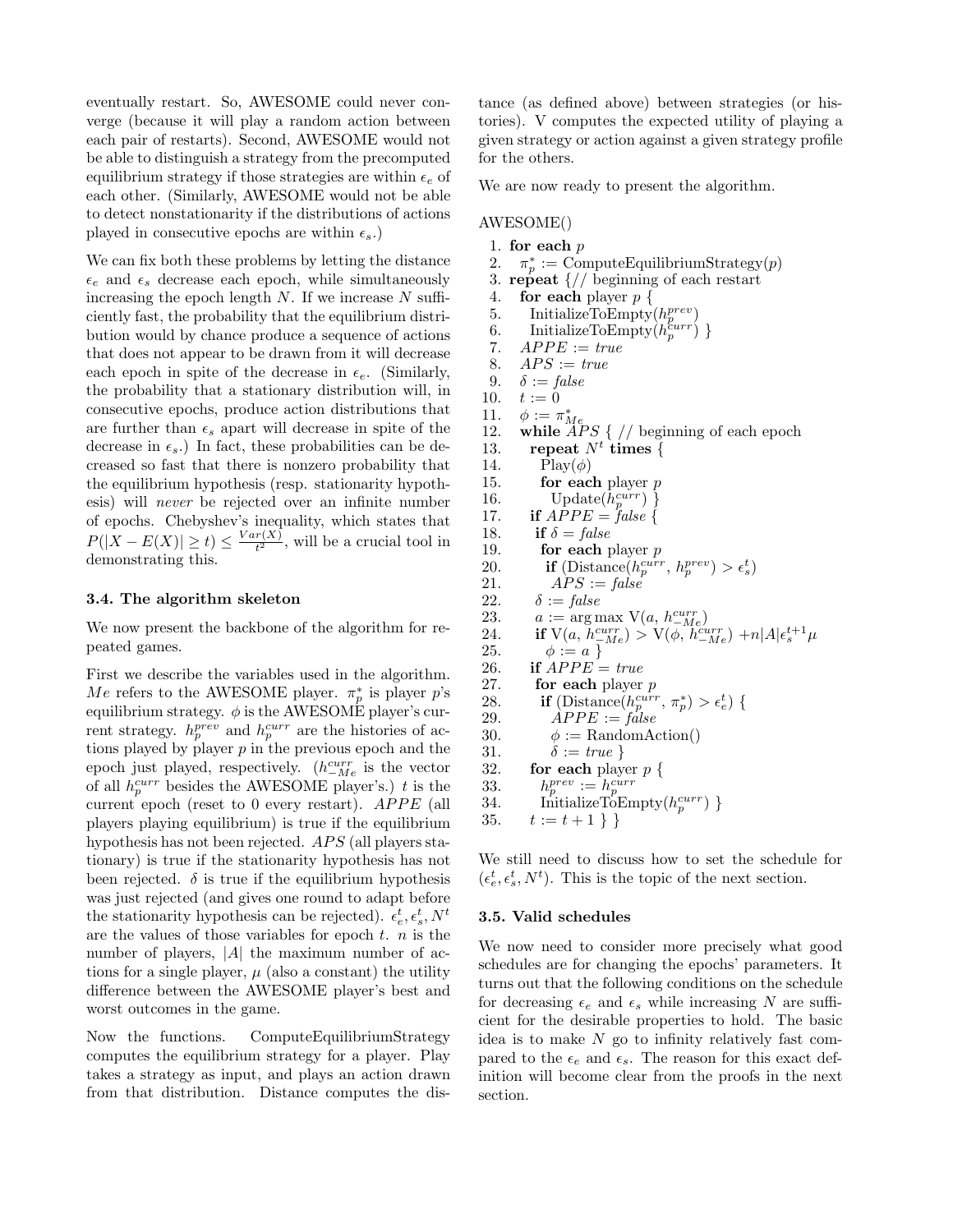**Definition 4** A schedule  $\{(\epsilon_e^t, \epsilon_s^t, N^t)\}_{t \in \{0, 1, 2, ...\}}$  is valid if

- $\epsilon_s^t$ ,  $\epsilon_e^t$  decrease monotonically and converge to 0.
- $N^t \to \infty$ .

•  $\prod_{t \in \{1,2,...\}} (1 - |A| \sum \frac{1}{N^t (\epsilon_s^{t+1})^2}) > 0$  (with all factors > 0), where  $|A|_{\Sigma}$  is the total number of actions summed over all players.

•  $\prod_{t \in \{1,2,...\}} (1 - |A| \sum \frac{1}{N^t (\epsilon_e^t)^2}) > 0$  (with all factors  $> 0$ ).

The next theorem shows that a valid schedule always exists.

**Theorem 1** A valid schedule always exists.

**Proof**: Let  $\{ \epsilon_e^t = \epsilon_s^{t+1} \}_{t \in \{0,1,2,...\}}$  be any de- $\left[\frac{|A|_{\Sigma}}{(1-\frac{1}{2^{(\frac{1}{t})^2}})(\epsilon_e^t)^2}\right]$  (which indeed goes to infinity). creasing sequence going to 0. Then let  $N^t$  = |<br>|<br>| Then,  $\prod_{t \in \{1,2,...\}} 1 - |A| \sum_{\substack{\tau \in \{1,2,...\}} \tau}} = \prod_{t \in \{1,2,...\}} 1 |A|_{\Sigma} \frac{1}{N^t(\epsilon_e^t)^2} \ge \prod_{t \in \{1,2,\dots\}} \frac{1}{2^{(\frac{1}{t})^2}}$  (we also observe that all factors are > 0). Also,  $\prod_{t \in \{1,2,...\}} \frac{1}{2^{(\frac{1}{t})^2}}$  =  $2^{\sum_{t \in \{1,2,...\}} \log \frac{1}{2^{(\frac{1}{t})^2}}}=2^{\sum_{t \in \{1,2,...\}}-(\frac{1}{t})^2}$ . Because the sum in the exponent converges, it follows that this is positive.

# **4. AWESOME learns a best-response against eventually stationary opponents**

In this section we show that if the other agents use fixed (potentially mixed) strategies, then AWESOME learns to play a best-response strategy against the opponents. This holds even if the opponents are nonstationary first (e.g., because they are learning themselves) as long as they become stationary at some time.

**Theorem 2** With a valid schedule, if all the other players play fixed strategies forever after some round, AWESOME converges to a best response with probability 1.

**Proof**: We prove this in two parts. First, we prove that after any given restart, with nonzero probability, the AWESOME player never restarts again. Second, we show that after any given restart, the probability of never restarting again without converging on the best response is 0. It follows that with probability 1, we will eventually converge.

To show that after any given restart, with nonzero probability, the AWESOME player never restarts again: consider the probability that for all  $t$  ( $t$ being set to 0 right after the restart), we have  $max_{p\neq 1} \{d(\phi_p^t, \phi_p)\}\ \leq \ \frac{\epsilon_{s}^{t+1}}{2}$  (where the AWESOME player is player 1,  $\phi_p^t$  is the distribution of actions actually played by p in epoch t, and  $\phi_p$ is the (stationary) distribution that  $p$  is actually playing from). This probability is given by  $\prod_{t \in \{1,2,\ldots\}} (1 - P(max_{p \neq 1}\{d(\phi_p^t, \phi_p)\} > \frac{\epsilon_{\frac{k+1}{2}}^{t+1}}{2})$ , which is greater than  $\prod_{t \in \{1,2,...\}} (1 - \sum_{p \neq 1} P(d(\phi_p^t, \phi_p) >$  $\left(\frac{e^{t+1}}{2}\right)$ , which in turn is greater than  $\prod_{t\in\{1,2,\ldots\}}(1-\right)$  $\sum_{p\neq 1}\sum_{a}P(|\phi_p^t(a)-\phi_p(a)|>\frac{\epsilon_{s}^{t+1}}{2})$  (where  $\phi_p(a)$  is the probability  $\phi_p$  places on a). Because  $E(\phi_p^t(a)) =$  $\phi_p(a)$ , and observing  $Var(\phi_p^t(a)) \leq \frac{1}{4N^t}$ , we can now apply Chebyshev's inequality and conclude that the whole product is greater than  $\prod_{t \in \{1,2,...\}} 1$  –  $|A|_{\Sigma} \frac{1}{N^t(\epsilon_s^{t+1})^2}$ , where  $|A|_{\Sigma}$  is the total number of actions summed over all players.<sup>10</sup> But for a valid schedule, this is greater than 0.

Now we show that if this event occurs, then  $APS$  will not be set to false on account of the stationary players. This is because  $d(\phi_p^t, \phi_p^{t-1}) > \epsilon_s^t \Rightarrow d(\phi_p^t, \phi_p)$  +  $d(\phi_p^{t-1}, \phi_p) > \epsilon_s^t \Rightarrow d(\phi_p^{t}, \phi_p) > \frac{\epsilon_s^t}{2} \vee d(\phi_p^{t-1}, \phi_p) >$  $\frac{\epsilon_s^t}{2} \Rightarrow d(\phi_p^t, \phi_p) > \frac{\epsilon_s^{t+1}}{2} \vee d(\phi_p^{t-1}, \phi_p) > \frac{\epsilon_s^t}{2}$  (using the triangle inequality and the fact that the  $\epsilon_s$  are stricly decreasing).

All that is left to show for this part is that, given that this happens,  $APS$  will, with some nonzero probability, not be set to false on account of the AWESOME player. Certainly this will not be the case if  $APPE$ remains true forever, so we can assume that this is set to false at some point. Then, with probability at least  $\frac{1}{|A|}$ , the first action b that the AWESOME player will choose after  $APPE$  is set to *false* is a best response to the stationary strategies. (We are making use of the fact that the stationary players' actions are independent of this choice.) We now claim that if this occurs, then APS will not be set to *false* on account of the AWESOME player, because the AWESOME player will play b forever. This is because the expected utility of playing any action a against players who play from distributions  $\phi_{>1}^t$  (call this  $u_1(a, \phi_{>1}^t)$ ) can be shown to differ at most  $n|A| \max_{p \neq 1} d(\phi_p, \phi_p^t) \mu$  from the expected utility of playing action  $a$  against players who play from distributions  $\phi_{>1}$  (call this  $u_1(a, \phi_{>1})$ ). Thus, for any t and any a, we have  $u_1(a, \phi_{>1}^t) \leq$ 

 $10$ We observe that we used the fact that the schedule is valid to assume that the factors are greater than 0 in the manipulation.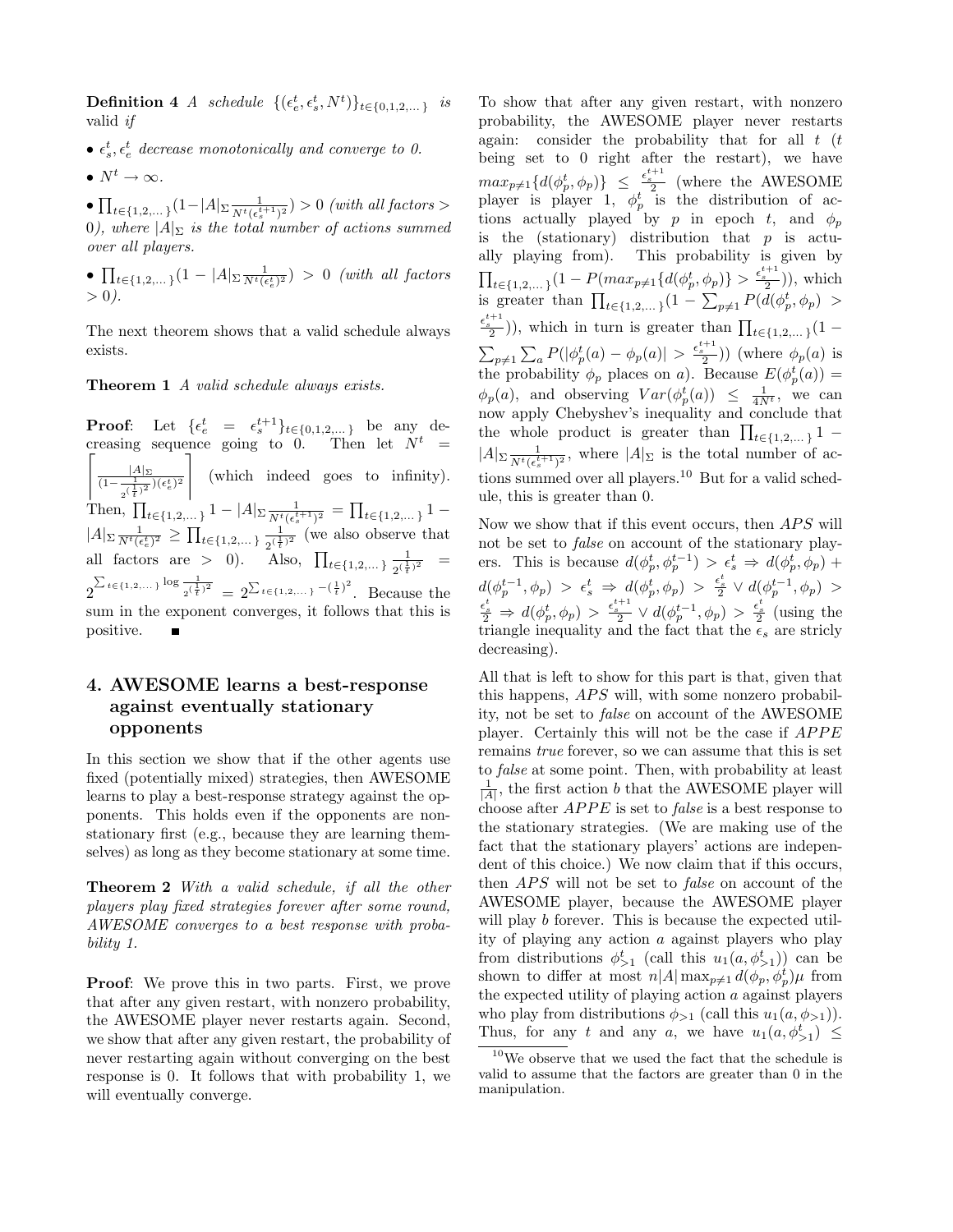$u_1(a, \phi_{>1}) + n|A|\epsilon_s^{t+1}\mu \leq u_1(b, \phi_{>1}) + n|A|\epsilon_s^{t+1}\mu$  (because b is a best-response to  $\phi_{>1}$ , and it follows that the AWESOME player will never change its strategy.

Now, to show that after any given restart, the probability of never restarting again without converging on the best response is 0: there are two ways in which this could happen, namely with  $APPE$  being set to true forever, or with it set to false at some point. In the first case, we can assume that the stationary players are not actually playing the precomputed equilibrium (because in this case, the AWESOME player would actually be best-responding forever). Let  $p \neq 1$  and a be such that  $\phi_p(a) \neq \pi_p^*(a)$ , where  $\pi_p^*(a)$  is the equilibrium probability p places on a. Let  $d = |\phi_p(a) - \pi_p^*(a)|$ . By Chebyshev's inequality, the probability that  $\phi_p^t(a)$ is within  $\frac{d}{2}$  of  $\phi_p(a)$  is at least  $1 - \frac{1}{N^t d^2}$ , which goes to 1 as t goes to infinity (because  $N^{t}$  goes to infinity). Because  $\epsilon_e^t$  goes to 0, at some point  $\epsilon_e^t < \frac{d}{2}$ , so  $|\phi_p^t(a) - \phi_p(a)| < \frac{d}{2} \Rightarrow |\phi_p^t(a) - \pi_p^*(a)| > \epsilon_e^t$ . With probability 1, this will be true for some  $\phi_p^t(a)$ , and at this point  $APPE$  will be set to  $false$ . So the first case happens with probability 0. For the second case where  $APPE$  is set to *false* at some point, we can assume that the AWESOME player is not playing any best-response b forever from some point onwards, because in this case the AWESOME player would have converged on a best response. All we have to show is that from any epoch t onwards, with probability 1, the AWESOME player will eventually switch actions (because starting at some epoch t,  $\epsilon_s$  will be small enough that this will cause  $APS$  to be set to  $false$ ). If playing an action a against the true profile  $\phi_{>1}$  gives expected utility  $k$  less than playing  $b$ , then by continuity, for some  $\epsilon$ , for any strategy profile  $\phi'_{>1}$  within distance  $\epsilon$  of the true profile  $\phi_{>1}$ , playing a against  $\phi_{>1}'$  gives expected utility at least  $\frac{k}{2}$  less than playing b. By an argument similar to that made in the first case, the probability of  $\phi_{>1}^t$  being within  $\epsilon$  of the true profile  $\phi_{>1}$  goes to 1 as t goes to infinity; and because eventually,  $n|A|\epsilon_s^{t+1}\mu$  will be smaller than  $\frac{k}{2}$ , this will cause the AWESOME player to change actions.

# **5. AWESOME converges to a Nash equilibrium in self-play**

In this section we show that AWESOME converges to a Nash equilibrium when all the other players are using AWESOME as well.

**Theorem 3** With a valid schedule, AWESOME converges to a Nash equilibrium in self-play with probability 1.

**Proof:** We first observe that the values of *APPE* and  $APS$  are always the same for all the  $(AWESOME)$ players, due to the synchronization efforts in the algorithm. It can be shown in a manner similar to the proof of Theorem 2 that after any restart, with nonzero probability, we have, for all t,  $max_p\{d(\phi_p^t, \pi_p^*)\} \leq \epsilon_e^t$ (where  $\phi_p^t$  is the distribution of actions actually played by p in epoch t, and  $\pi_p^*$  is the equilibrium strategy for p). In this case,  $APPE$  is never set to false and the players play the equilibrium forever.

All that is left to show is that, after any restart, the probability of never restarting while not converging to an equilibrium is 0. This can only happen if  $APPE$  is set to false at some point, and the players do not keep playing a pure-strategy equilibrium forever starting at some point after this. As in the proof of Theorem 2, all we have to show is that from any epoch  $t$  onwards, with probability 1, some player will eventually switch actions (because starting at some epoch t,  $\epsilon_s$  will be small enough that this will cause  $APS$  to be set to false). Because we can assume that at least one player is not best-responding to the others' actions, the proof of this claim is exactly identical to that given in the proof of Theorem 2.

It is interesting to observe that even in self-play, it is possible (with nonzero probability) that AWESOME players converge to an equilibrium other than the precomputed equilibrium. Consider a game with a purestrategy equilibrium as well as a mixed-strategy equilibrium where every action is played with positive probability. If the mixed-strategy equilibrium is the one that is precomputed, it is possible that the equilibrium hypothesis (by chance) is rejected, and that each player (by chance) picks its pure-strategy action after this. Because from here on, the players will always be best-responding to what the others are doing, they will never change their strategies, the stationarity hypothesis will never be rejected, and we have converged on the pure-strategy equilibrium.

#### **6. Conclusions**

A satisfactory multiagent learning algorithm should, at a minimum, learn to play optimally against stationary opponents, and converge to a Nash equilibrium in self-play. Surprisingly, current algorithms, even those that specifically pursued this pair of properties as a goal, do not have these properties. The algorithm that has come closest is WoLF-IGA. It has been proven to have these two properties in simple 2 player 2-action games—further making the unrealistic assumptions that the opponent's strategy is known at